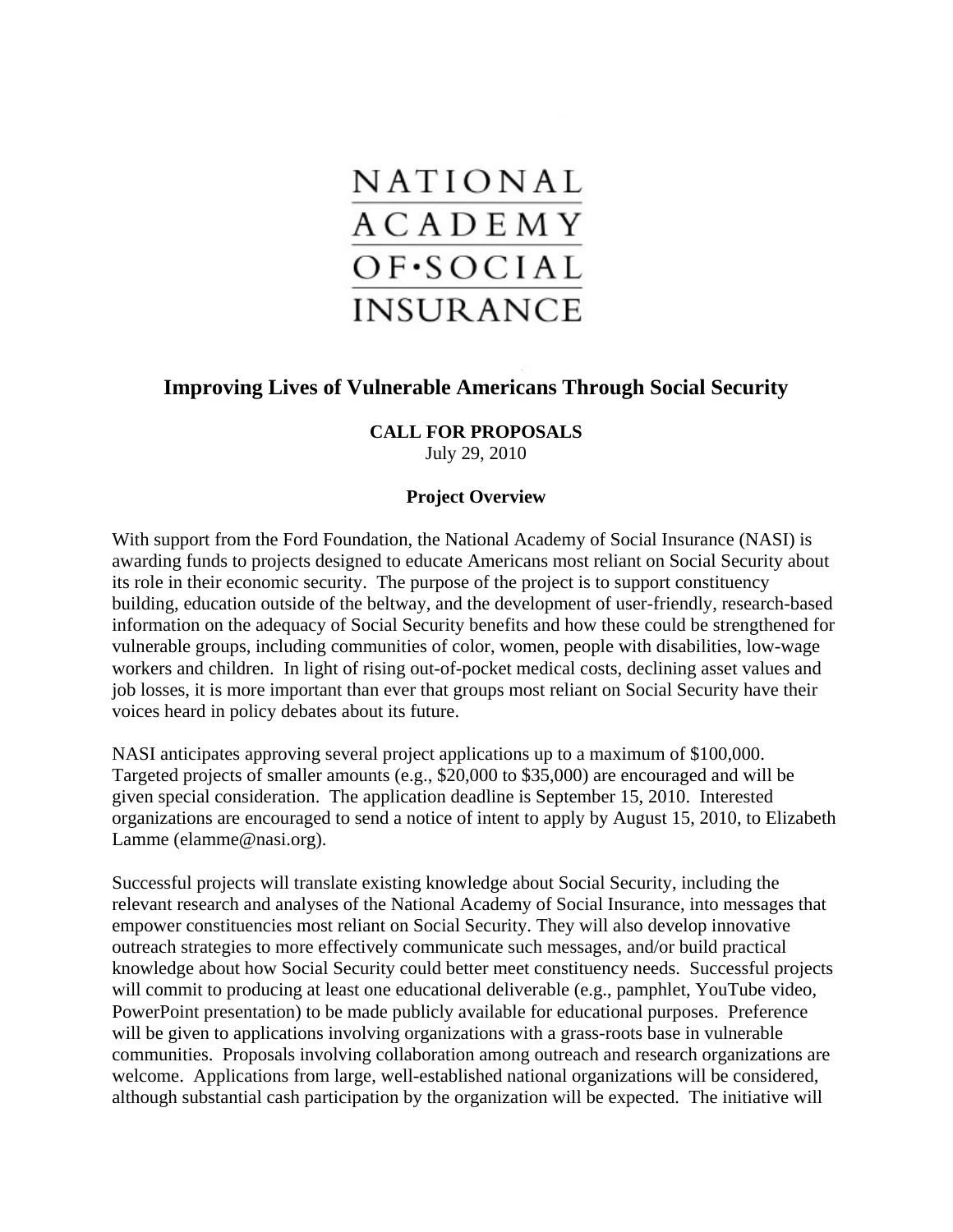seek to fund a balanced mix of projects, which (across all projects) focus on a range of activities, strategies and target constituencies.

Project funds may not be used in any way that violates tax exempt status under section 501(c) 3 of the Internal Revenue Code. Funds cannot be used for political campaign activities or to influence policymakers about a specific policy that has been introduced or enacted. It is permissible to provide policymakers and the media with education about the need for policies to address a particular issue, such as improvements in Social Security. Organizations may conduct educational meetings, prepare and distribute educational materials, or otherwise consider public policy issues in an educational manner.

## **The Problem**

Discussion about the future of Social Security focuses primarily on program financing, sometimes framing the issue exclusively in terms of solvency. Missing from public discourse is articulation of the critical importance of exploring options to strengthen the program as a bulwark against economic insecurity for all Americans, especially low-paid workers, women, communities of color, individuals unable to work due to health conditions, widows and orphans. These vulnerable groups have much at stake in the Social Security reform debate, yet their voices are rarely heard. This project aims to enable such groups to further articulate and communicate their interest in Social Security by funding grassroots outreach and education initiatives as well as auxiliary endeavors that create and disseminate user-friendly, research-based information for use by these constituencies.

## **Social Security Project Advisory Committee**

The NASI President has named an independent committee to set criteria, review applications, select awardees, and monitor the overall project. Members of the committee are:

- *William J. Arnone (Chair)*, consultant, former partner in the human capital practice of Ernst & Young, LLP.
- *Howard Fluhr (Vice Chair),* Chairman of the Segal Company
- *Nancy Amidei, Director of the Civic Engagement Project*
- *Joni Lavery, Research Analyst, Office of Retirement Policy of the Social Security* Administration
- *Lisa Mensah,* Chair of the Board of NASI, and Executive Director of the Initiative on Financial Security of the Aspen Institute
- *Walt Swanston,* Independent Broadcast Media Professional
- *Debra Whitman,* Staff Director for the Senate Special Committee on Aging
- *Cecili Thompson Williams,* Outreach Director, Campaign for Better Care at the National Partnership for Women & Families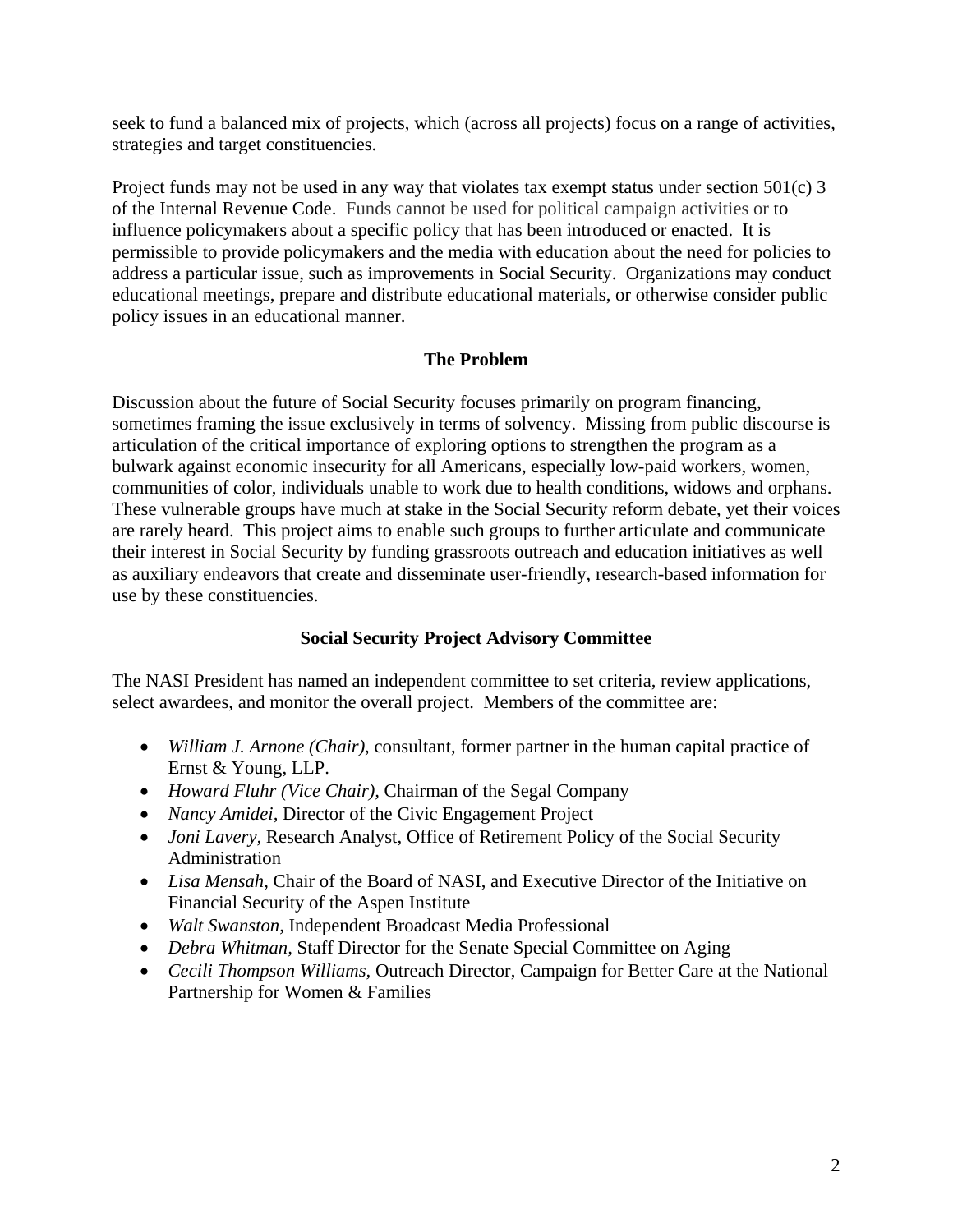#### **Review Process and Criteria**

The evaluation process will include an initial screening by NASI staff to ensure that applications are complete. Applications that do not comply with the specifications for submission will not be reviewed.

The project advisory committee will evaluate all applications based on responsiveness and completeness, including the following six criteria.

*Reach of Organization(s):* Demonstrated ability (either independently or in concert with other organizations) to engage a constituency or constituencies in the policy process, and to leverage this constituency to frame debate on public policy. Special consideration will be given to organizations that have demonstrated such results on other policy issues, but represent new voices in Social Security discussions.

*Potential to Enhance Understanding of Social Security among Vulnerable Groups:*An action plan that outlines credible and feasible steps to enhance public understanding of social insurance, of how Social Security can benefit vulnerable groups, and of ways to improve the adequacy of Social Security for vulnerable groups as part of Congressional action to strengthen the long-range finances of the program.

*Usefulness of Proposed Deliverables (such as pamphlets, YouTube, PowerPoint presentations)* for organizations seeking to educate their constituencies about ways to improve their and all Americans' long-term economic security.

*Quality of Application:* Clarity, coherence, organization and comprehensiveness of the application's project summary, project narrative (below) and budget.

*Organizational Capacity:* The recipient organization(s) should have the capacity to leverage a modest award to inform the policymaking process, as evidenced by their proven record of success in framing messages and/or educating target constituencies in ways that equip and inspire them to participate in the policy process. The application should specify a project leader who has the experience and resources to implement the project successfully in the time allotted.

*Budget:* The proposal should list the project staff, describe how project funds will be used, establish performance targets and outcome metrics, and specify how the recipient organization(s) will ensure that the project funds are appropriately spent.

## **Project Examples**

Examples of activities appropriate for funding include:

• National Social Security education projects (for example, a series of town-hall style meetings or syndicated radio programming) targeting women, communities of color, and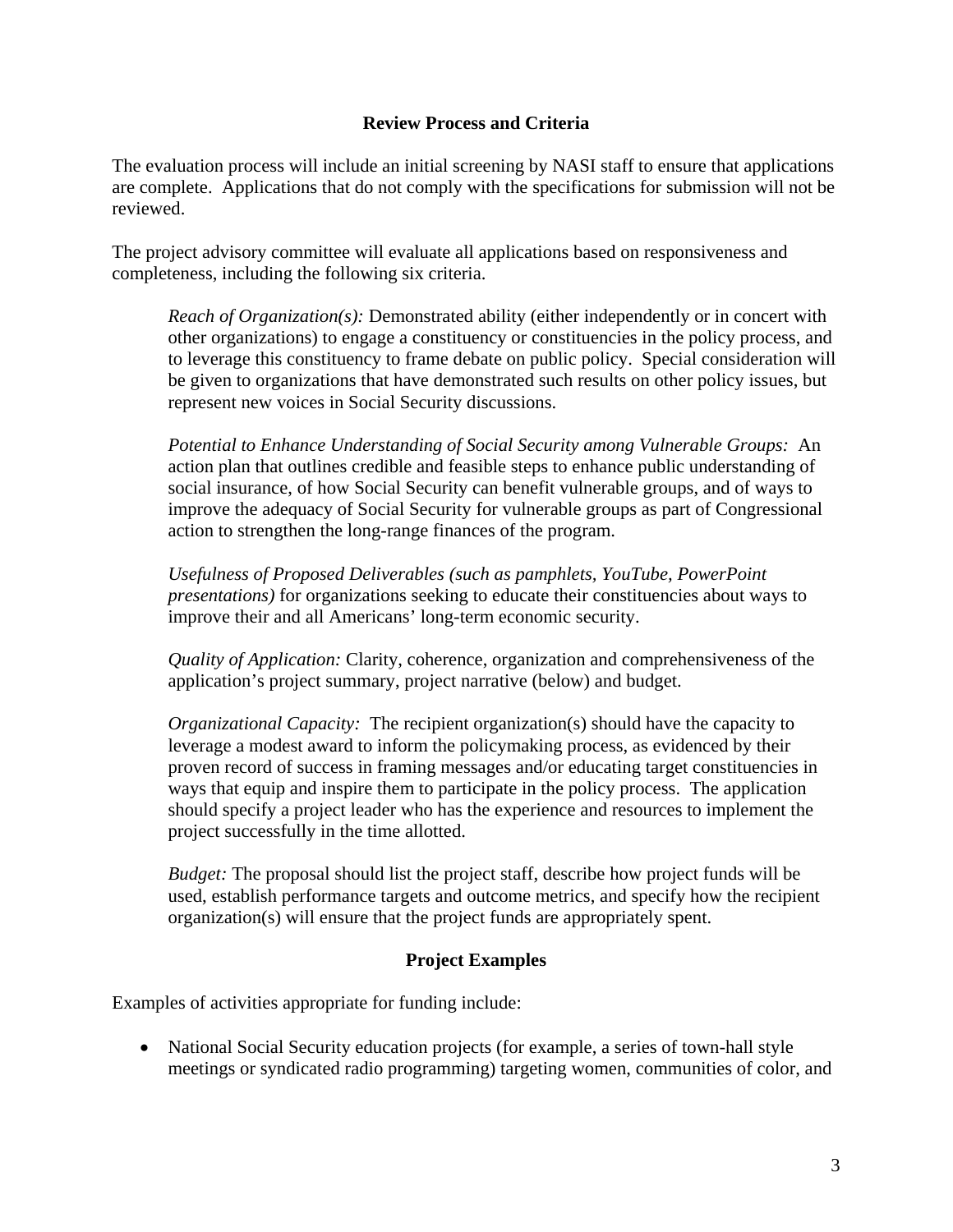low-wage workers by organizations that have nationwide and state-level chapters, affiliates, and/or members.

- Development of clear, non-technical information and effective messaging about Social Security catered to specific lay audiences of vulnerable groups, with dissemination plans to reach target audiences.
- Development of new communication methods to educate target audiences about Social Security and encourage their involvement in policy development (websites, blogs, Facebook, etc.).
- Efforts to build coalitions among grassroots organizations of groups most reliant on Social Security with regard to specific proposals (such as a new minimum benefit), or with regard to the program as a whole.

## **Proposal Requirements for Funding**

**September 15, 2010 Application Deadline.** Applicants should submit a **HARD COPY** of their proposal such that it arrives at NASI by the close of business on September 15, 2010. To facilitate coordinated evaluation by the Advisory Committee, please use continuous page numbering. Applications should be addressed to Elizabeth Lamme, National Academy of Social Insurance, 1776 Massachusetts Avenue, NW, Suite 615, Washington, DC 20036. Please also send an electronic version to **ELamme@nasi.org** by September 15, but the electronic version is not a substitute for timely submission of the hard copy. The electronic version should be submitted in a single file.

**Application for Funding.** The application should include a letter of transmittal, a one-page single-spaced summary, a project narrative, budget and resumes for key staff.

The project narrative should not exceed 10 pages, using twelve-point Times New Roman font with  $1\frac{1}{2}$  line spacing and 1 inch margins. A short technical appendix, though not encouraged, is permissible. More specifically, the application should include:

- **A. Letter of Transmittal**. The letter of transmittal should identify the applicant organization.
- **B. Cover page.** Cover page with project title and applicant's name(s) and organization(s).
- **C. Project Summary.** The summary should describe the 1) problem and target population; 2) approach to promoting understanding of Social Security and engagement of the target constituency in the Social Security debate; and 3) expected outcomes. This summary should not exceed 1 page, single-spaced, 1" margins.
- **D. Project Narrative.** The narrative should not exceed 10 pages (1½ spaced). It should address questions identified in the box below.
- **E. Budget.** The budget and one-page justification of expenditure categories should include time commitments of key personnel and travel expenses for attending the convening of awardees at the Ford Foundation in New York.
- **F. Resumes.** Resumes of key staff. Individual resumes should not exceed four (4) pages.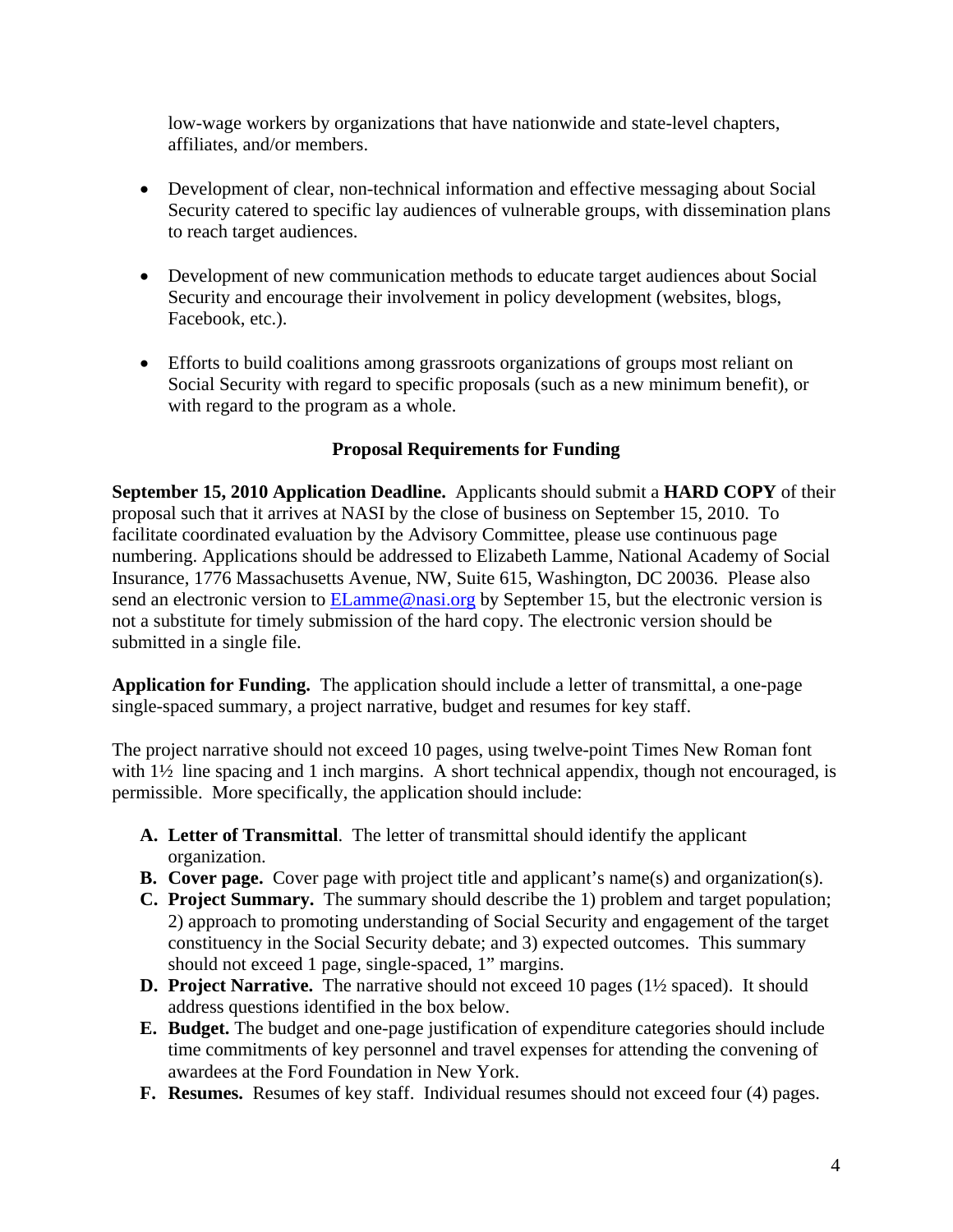Applicants will be notified by October 6, 2010, of the outcomes.

#### **Project Narrative**

- 1. **Problem and target population.** What is the problem and target population? Why is this an important problem?
- 2. **Approach.** What constituency building, educational and/or knowledge building approaches do you plan to employ?
- 3. **Precedents.** Has this approach been tried before by your organization or others? What was the experience? What evidence suggests the likelihood of success?
- 4. **Outcomes.** What is your strategy for informing the policymaking process, whether directly or indirectly? What outcomes (e.g., constituent involvement, written products) do you anticipate achieving through this project? Include performance metrics such as press coverage, letters written, people reached, Op-Eds, town hall meetings or house parties held, observed changes in media coverage, evidence of constituent engagement, broadened understanding, etc.
- 5. **Deliverable(s).** What deliverable(s) (pamphlets, YouTube videos, model letters to the editor, public service announcements, PowerPoint presentations, fact sheets) will your project provide as part of its final report? What do you hope to accomplish through this deliverable? How might this dissemination tool be used by other groups?
- 6. **Evaluation.** How will you measure success? What is your evaluation plan?
- 7. **Organizational capacity.** Do you have the organizational capacity to achieve the project objectives? Does the project leader have the experience and resources to implement the project successfully in the time allotted?
- 8. **Workplan and timeline.** Provide a detailed plan for progress toward your project outcomes.

**Reports:** Two reports are to be submitted over the course of the project. The Interim Report (no more than 5 pages, 1½ spaced) should document progress toward achieving the specified project outcomes and discuss any necessary adjustments to the workplan and timeline, both retrospectively and looking forward. The final report (no more than 8 pages, 1½ spaced, plus appendices), on Project Achievements and Lessons Learned, should document the ways in which the project informs the policymaking process, discuss challenges encountered, provide at least one deliverable with explanation of how this product may be used by other organizations, and articulate lessons learned – both for one's own organization and for others pursuing similar efforts in the future. The project will present this report at a meeting at the Ford Foundation in November, 2011.

## **Convenings of Awardees**

Awardees will be convened twice over the course of the project. The first convening will take place at the beginning of the project (late October, 2010) in Washington D.C. Here, awardees will be provided technical training relevant to the successful completion of their projects, and